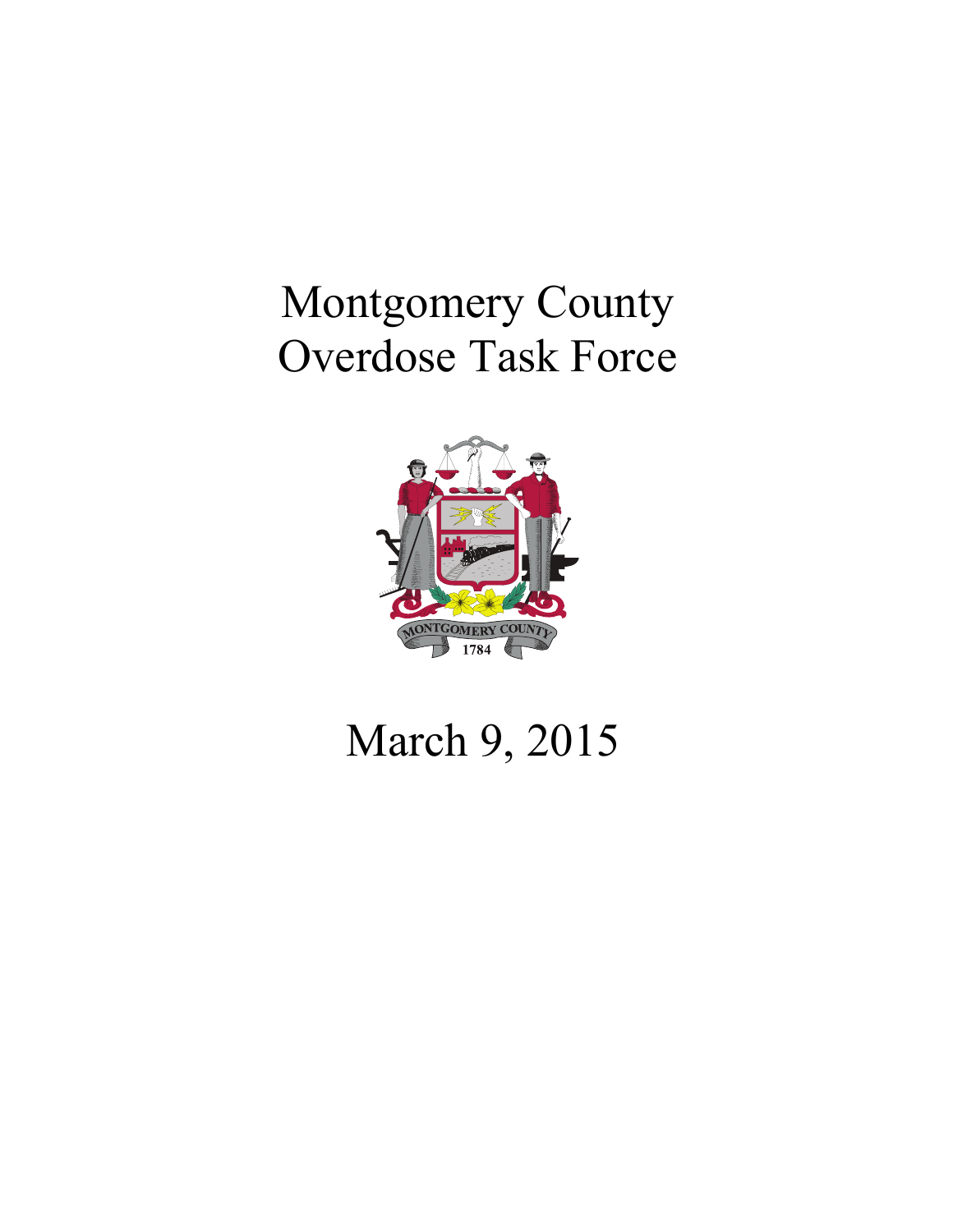## **Montgomery County Overdose Task Force Members**

#### **Leadership**

**William Kelly** Chief Abington Police Department

**Eileen Lafferty** Prevention & Education Coordinator Montgomery County Drug & Alcohol Office

**Lori Schreiber** Community Outreach Consultant Montgomery County BH/DD

**Kevin Steele** 1<sup>st</sup> Assistant District Attorney Montgomery County District Attorney's Office

#### **General Membership**

**Bill Albany** Chief Limerick Township Police

**Renee Bates** Executive Director Second Alarmers Rescue Squad

**Ken Dickinson** Pharmacist; Director of Marketing Gaudenzia, Inc.

**J. David Farrell** Member Montgomery County Drug & Alcohol Citizens Advisory Council

**Mike Gordon** Chief Adult Probation Officer Montgomery County Adult Probation **Dr. Walter Hofman** Coroner Montgomery County

**Dr. Cheryl Horsey** VP for Enrollment & Student Services Gwynedd Mercy University

**Lisa Kelley** Parent Representative; Director Angels in Motion

#### **Kim Rubenstein**

Parent Representative; Executive Director Be a Part of the Conversation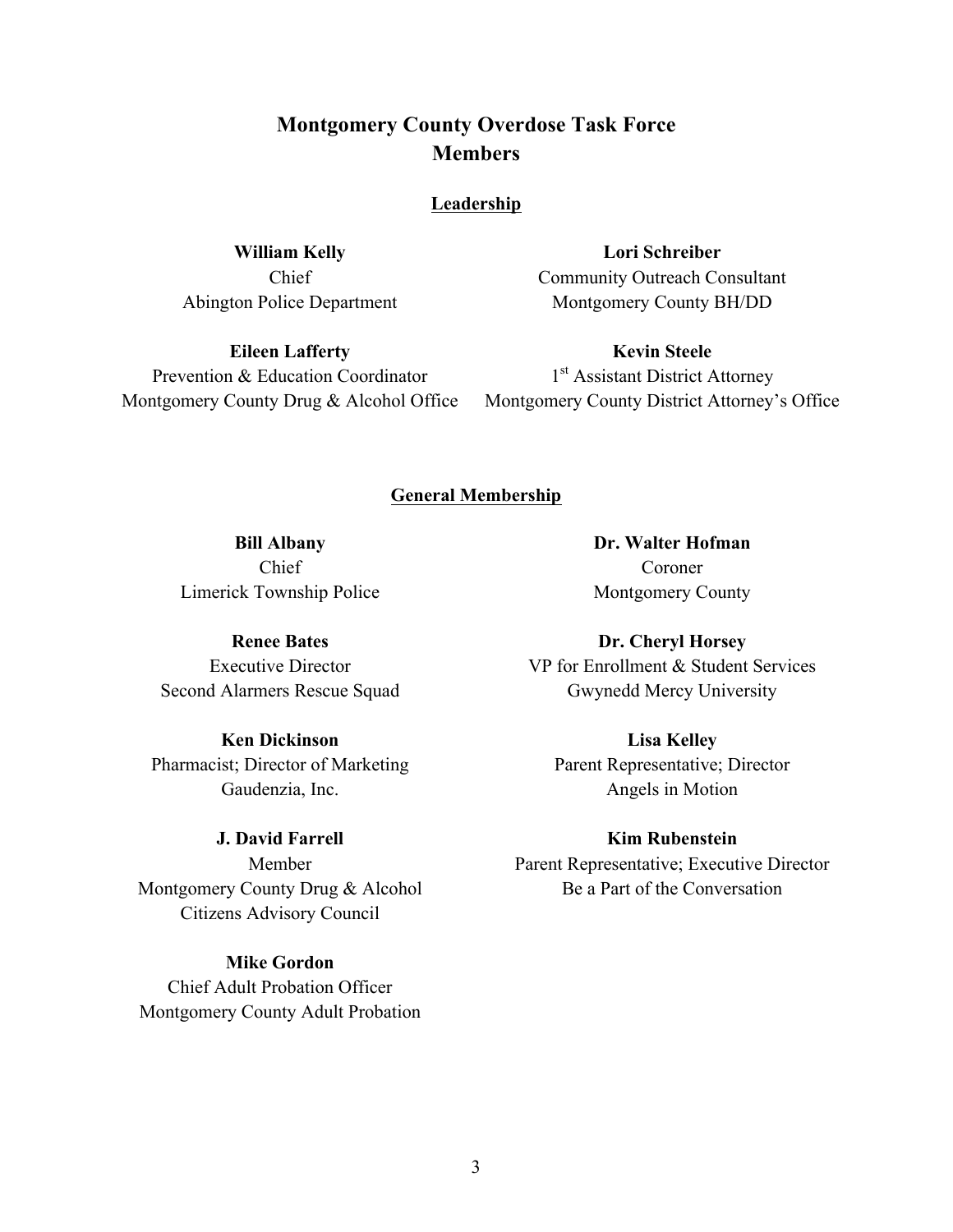## **Introduction**

Opioid-related overdoses have reached national epidemic levels and continue to climb rapidly. In 2010-2011, Pennsylvania ranked  $14<sup>th</sup>$  in the nation for prescription and heroin fatalities, rising quickly to a  $7<sup>th</sup>$  place ranking in 2012-2013. Montgomery County saw 83 drug related deaths in 2009 and 134 deaths in 2013 – an increase of 61% in just four years. In 2009, there were 20 Heroin deaths in Montgomery County, increasing by 130% to 46 Heroin deaths in 2013. Industry professionals suggest the reason for such a dramatic surge may be attributed to the demand of prescription medications containing highly addictive synthetic opioids. In 2012, it is estimated that health care providers distributed close to 300 million prescriptions for opioid painkillers, the equivalent of one for every American adult. In many cases the patient becomes addicted to these legally prescribed narcotics. Unable to obtain more of the prescribed medicine, they then turn to illicit opioids, namely Heroin, which is cheaper, easier to obtain, and far more likely to cause overdose and death.

In September 2014, Commission Chairman Josh Shapiro announced the establishment of the Montgomery County Overdose Task Force to analyze the issue of increased opioid deaths and provide recommendations on how the county could help combat this epidemic. Part of the challenge of this crisis is the diversity of the people whom it affects and how it affects them, therefore it requires a response with a variety of approaches that involve multiple disciplines. In that spirit, the MCOTF is made up of substance abuse and medical professionals, educators, law enforcement, and concerned citizens to join them in exploring programs and protocol in prevention, treatment and recovery. Additionally, the MCOTF analyzed this issue from the perspectives of Health Care, Legislation, Law Enforcement, Public Education, Primary Education, and Recidivism Prevention.

We believe the following recommendations will provide for a multidisciplinary strategy that will reduce life-threatening prescription drug and heroin overdoses. These recommendations were selected to attack this issue from a variety of angles including Prevention, Intervention, Treatment, and Problem Evaluation & Analysis. This is a complex challenge that will take time to address; therefore we have divided our recommendations into short and long-term initiatives. We believe these recommendations encompass a positive community approach that focuses on education while fostering collaboration to reduce the incidence of drug overdoses and, especially, drug overdose deaths in Montgomery County.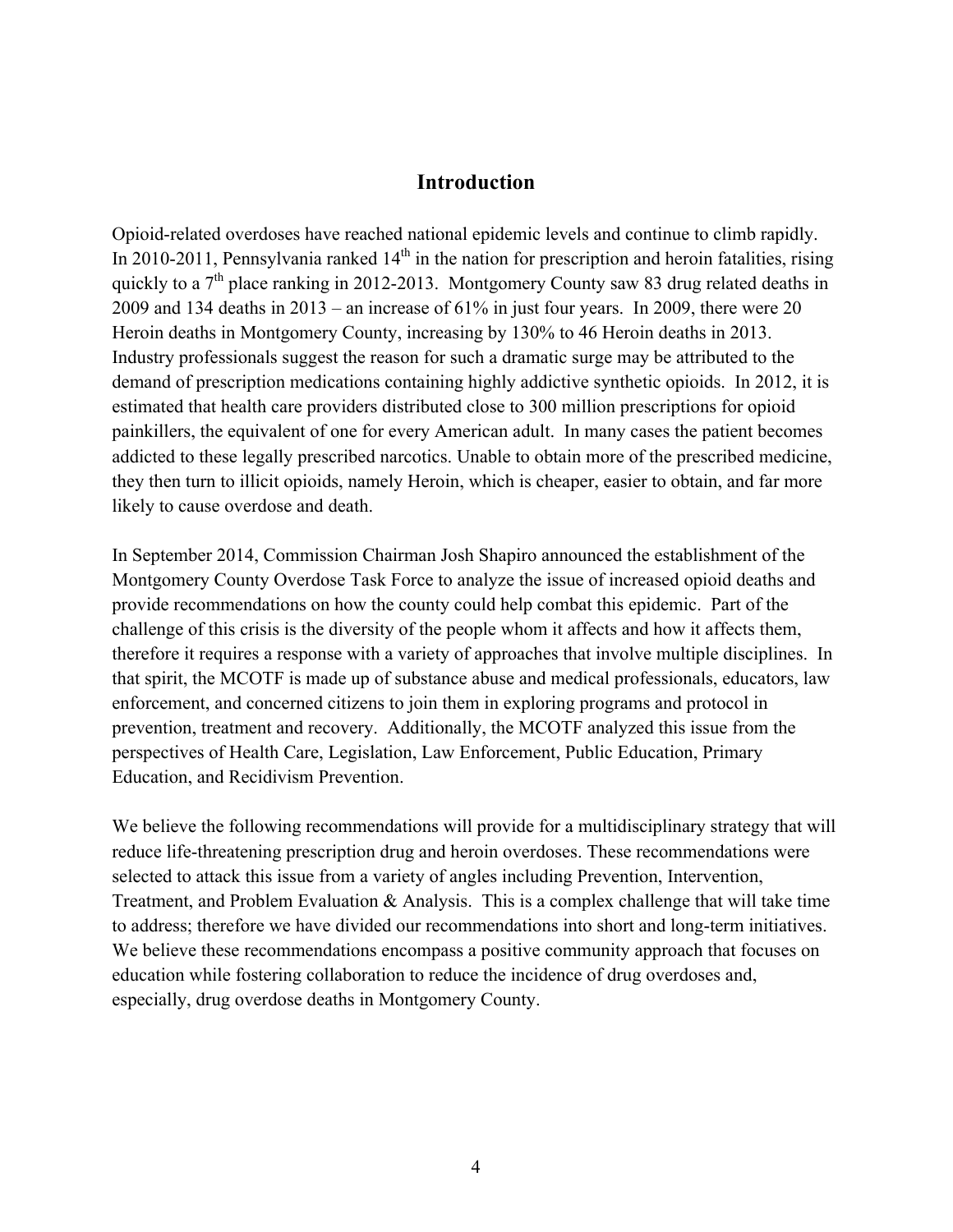## **Immediate Recommendations**

## **I. Prevention**

### **Objective: Increase public awareness of life-threatening opioid addiction and abuse.**

- Montgomery County should continue to develop and promote approved public educational programs, public service announcements and educational materials to:
	- o Warn the public about the dangers of opioid prescription abuse and addiction
	- o Warn the public about the dangers and lethality of all heroin use
	- o Assist people struggling with addiction (and their families, friends, etc.)
	- o Provide guidance where citizens can get help with their drug, alcohol, or other human services-related problems.

## **Objective: Ensure that the many law enforcement agencies in Montgomery County provide special focus and coordination on drug–related cases involving opioid or heroin overdoses or overdose deaths.**

• The Montgomery County District Attorney's office should convene a meeting of representatives of the numerous Law Enforcement resources in Montgomery County that do drug investigations to emphasize and coordinate heroin-related and opioid prescription related drug investigations, and especially focus on and coordinate investigations regarding drug overdoses and drug overdose deaths.

## **Objective: Reduce the availability of unneeded prescription drugs in homes that can be abused.**

• The Montgomery County District Attorney's office should continue to expand the "Drug" Take-Back Box" Program to more locations. They should also consider continuing to implement "Drug Take-Back" events where citizens can bring in their unused drugs for proper disposal. Officials should seek additional publicity on the value of the drug takeback initiative and the presence of the boxes across the County. The DA's office should work to develop a safe means of destroying these drugs.

## **Objective: Increase school participation in evidence based drug and alcohol prevention/ intervention services.**

• A letter of encouragement from the Commissioners to: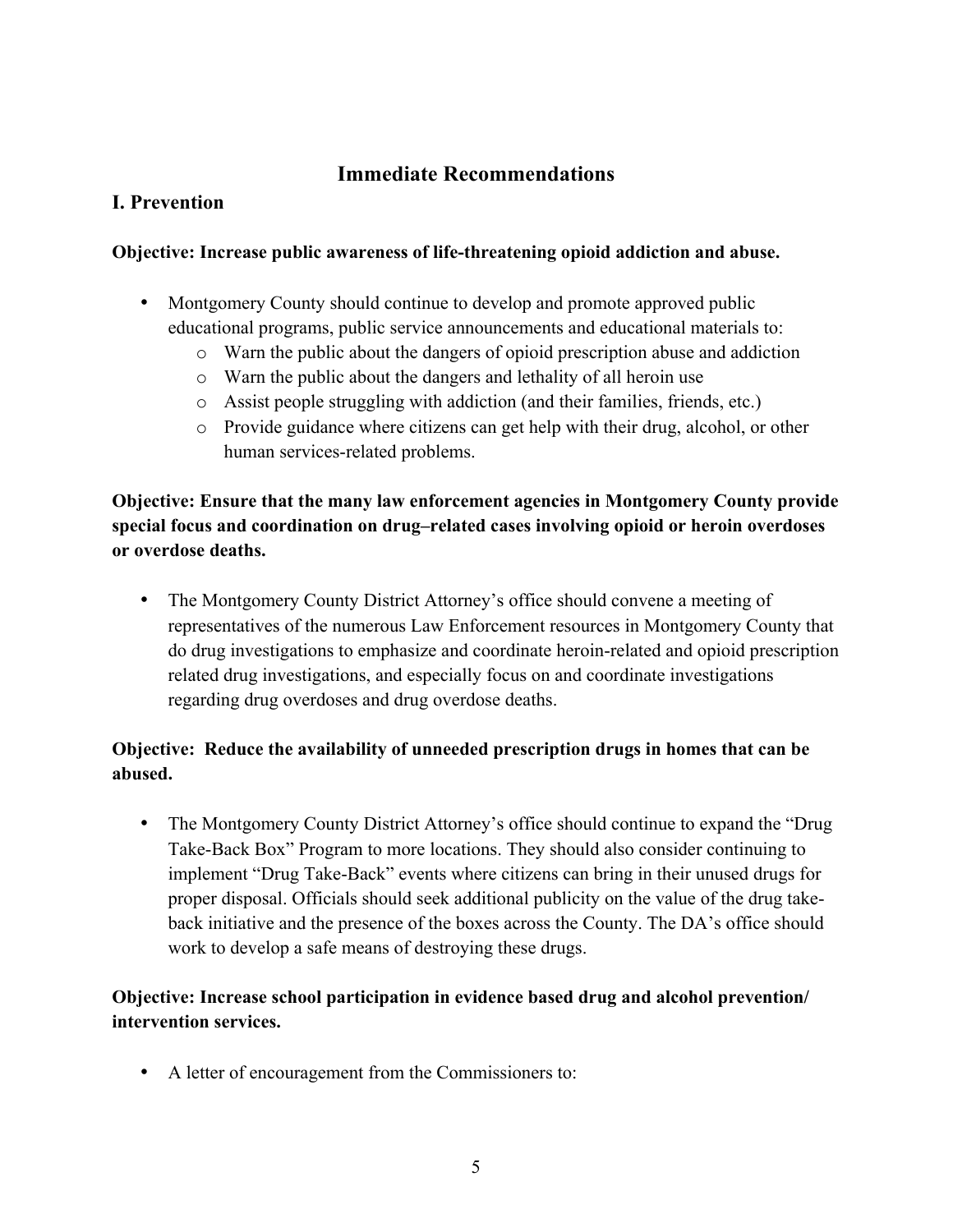- o Schools that have declined Drug and Alcohol Prevention Services stressing the importance of Evidence Based Prevention Curricula.
- o Montgomery County School Districts that will reinforce and validate the need for participation in the Pennsylvania Youth Survey (PAYS) so the state can aggregate this very necessary diagnostic data.
- o To the colleges and universities within the County to encourage them to incorporate a substance abuse educational/awareness component to their First Year Experience seminars or classes.
- The Montgomery County Office of Drug and Alcohol will present an annual report to the Commissioners Office that will outline the level of school district participation in Drug and Alcohol Prevention/Intervention Education services.
- Engage high schools in Montgomery County by creating a public service announcement contest. Students would create a PSA that focuses on prescription medication overdoses, substance abuse, etc. This would be open to all high schools/middle schools in Montgomery County for the school year 2015-2016. Through online voting, a winning PSA will be chosen and the Task Force will engage community partners to showcase the students' work.

# **II. Intervention**

**Objective: Ensure that Municipal Police Officers and EMS professionals in Montgomery County provide life-saving assistance to overdose victims that is as swift and as coordinated as possible.**

- The Montgomery County Department of Public Safety should continue to bring together Police, EMS, and Hospital representatives to determine if the current protocols ensure that delivery of life-saving aid is as coordinated and rapid as possible.
- Additionally, the group should work together to determine that appropriate protocols and training are put in place for Police officers with departments that chose to carry and administer Naloxone.
- MCDPS-EMS division will assist participating agencies in determining/projecting their ongoing costs associated with this program.
- Increase the likelihood that possible drug overdoses are reported more quickly than in the past by publicizing the new Pennsylvania laws providing amnesty for other drug users who report the overdose in a timely manner and indemnification for "Good Samaritans" who try to assist an overdose victim.

**Objective: Improve the ease that citizens can connect with all Montgomery County Human services, including addiction and overdose-related services.**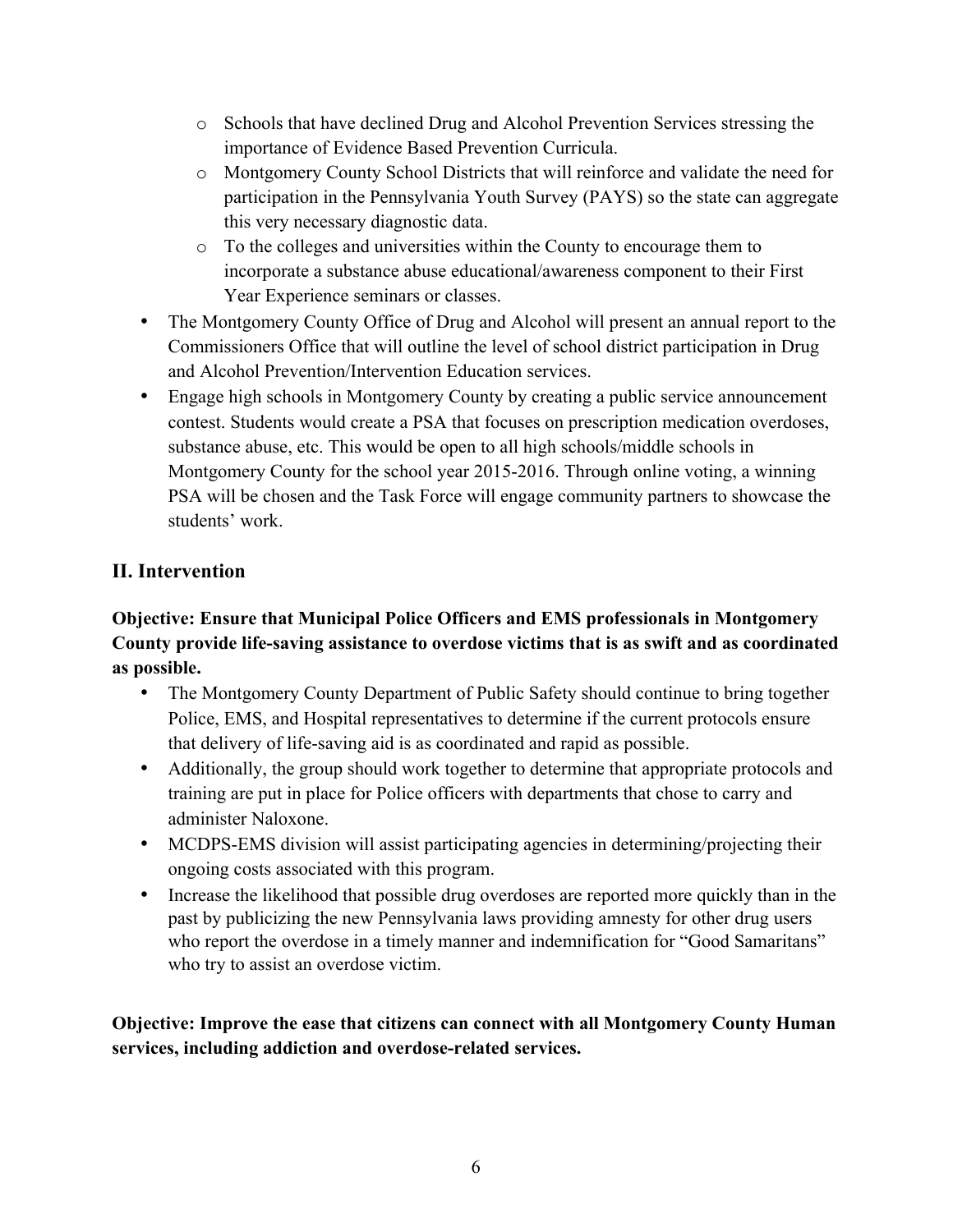• Montgomery County should, through the office of Drug and Alcohol, work with the Community Connections program to provide basic training or education for Navicates on overdose related issues. The Community Connections program has proven to be a successful front door to the cadre of county and community services available to those in need of a variety of human services and could provide a one-stop-shop access to services for those facing addiction.

## **III. Treatment**

## **Objective: Increase professional awareness and education of life-threatening opioid abuse.**

- Montgomery County should further promote and encourage the use of the State's Drug and Alcohol Department programs for professionals focusing on opioids and the overdose crisis, through the County Office of Drug and Alcohol.
- Montgomery County should create a comprehensive day-long symposium aimed at public education around overdose awareness. This symposium should offer different tracks, including healthcare professionals, educators, family and friends of those in recovery, law enforcement, among others.
- Montgomery County Commissioners should engage the Montgomery County Medical Society to encourage healthcare professionals, especially those writing prescriptions for narcotics or any other medication with addictive qualities, to have a complete understanding of medications being prescribed, develop detailed healthcare plans for patients using these prescriptions and their families/ caregivers, and to have a thorough understanding of the various treatment methods used to address addiction.

## **Objective: Improve recovery opportunities for those currently struggling with opioid addiction.**

- The County should determine the feasibility of adding Certified Recovery Specialists as part of treatment protocol.
- As addiction is a lifetime and chronic disease, an aftercare program including follow up services that would assist with employment, housing, and training options to promote long term recovery. Programs like "In His Eyes" is a volunteer driven initiative that has successfully established a re-entry program for offenders as well as others struggling with these life skills issues.
- Improve communication with the local County Assistance Office (CAO) in order to dedicate a local State CAO staff person to complete the "expedited enrollment" process for individuals with substance use disorders so that they can become qualified for Medical Assistance in order to access treatment service dollars through the HealthChoices project.

## **Objective: The Commissioners should continue in their support of Drug Treatment Court.**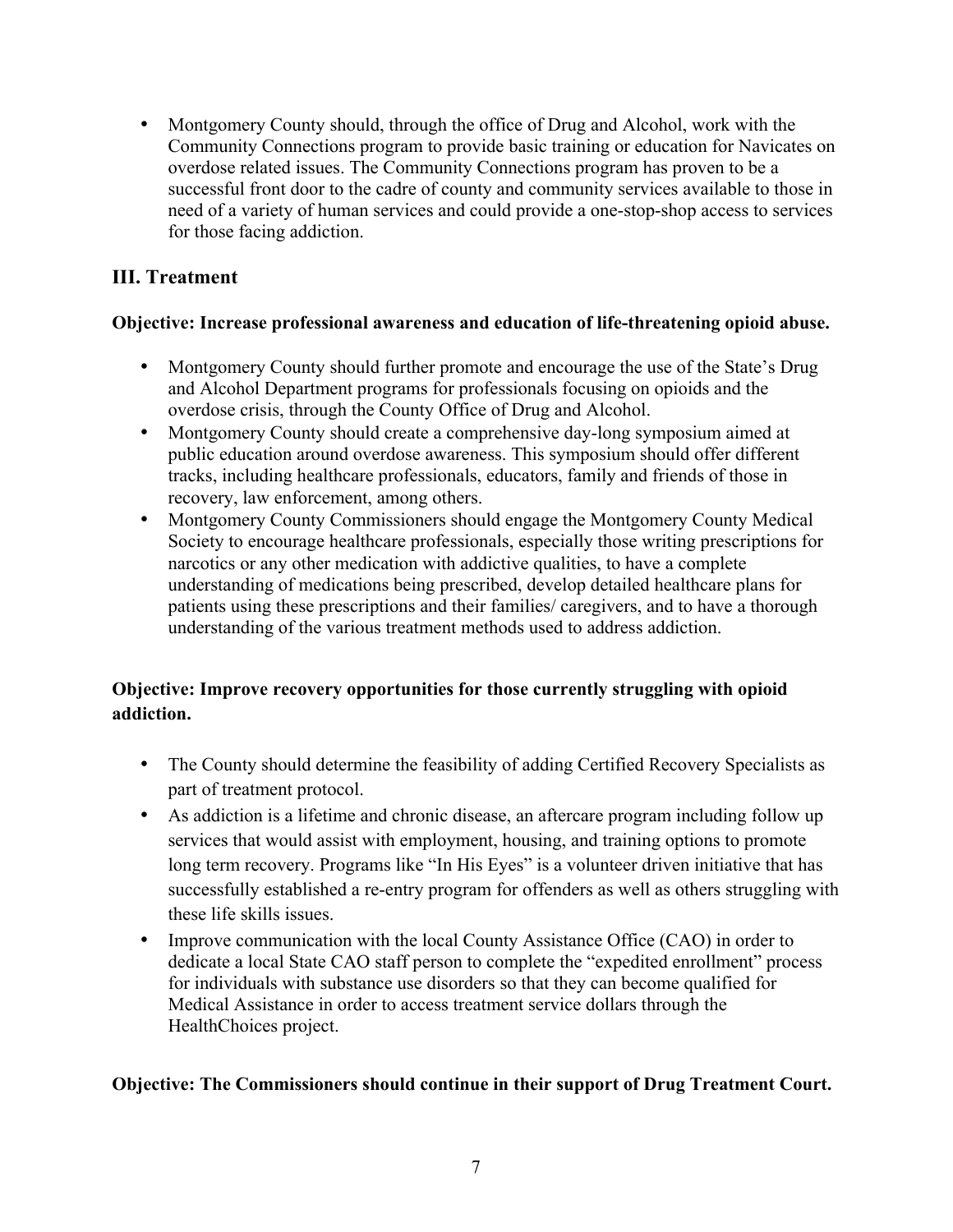• Drug Treatment Court is a long term, evidence based, and highly structured Treatment Court program that adheres to all nationally recognized best standards. Participants are clinically screened and risk/need assessments are performed to determine the appropriate level of care and address any public safety concerns. The program is designed to last between fifteen and thirty months depending on the participant's progress and supervision. There is mandated drug testing and accountability. The Judge is trained in Motivational Interviewing an EBP that validates the cognitive change of the participant and is a member of a multidisciplinary team that includes a program coordinator, Public Defender, District Attorney, Probation Officers, and treatment providers.

## **IV. Problem Evaluation & Analysis**

### **Objective: Develop a method to report and collect accurate and current overdose and overdose fatality data for proper analysis and future planning.**

- The Montgomery County Coroner's office should convene a meeting of leaders representing the District Attorney, Police, MCDPS, Montgomery County Child Death Review Team, and Hospitals to develop a uniform, countywide protocol to report and submit information about drug overdose cases, especially overdoses that result in fatalities.
- This subcommittee should also determine:
	- o Who will accumulate and store the data
	- o How it can be accessed
	- o Who will analyze the data and provide reports to the County Commissioners and all interested parties working to address this crisis.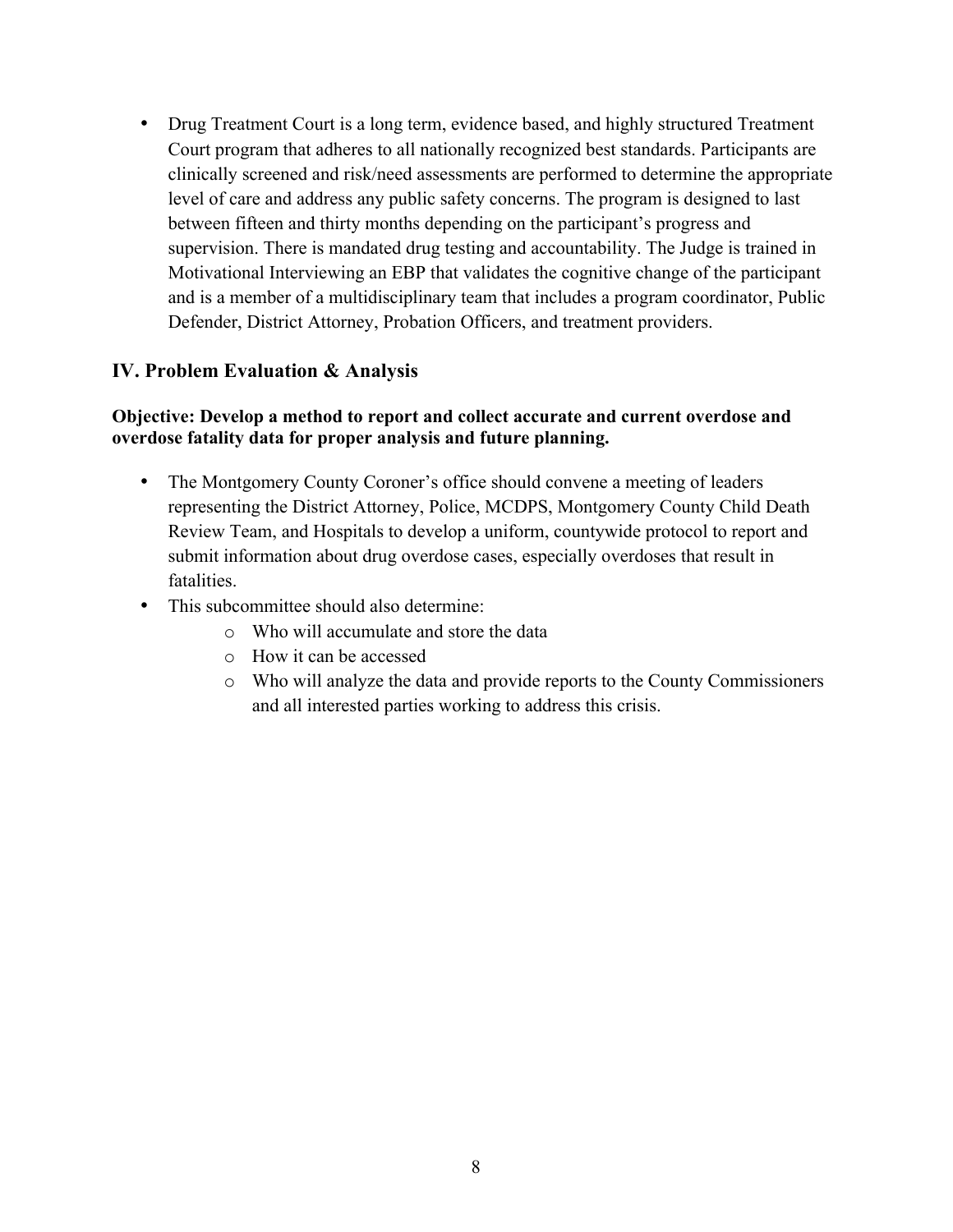## **Long-term Recommendations**

The initiatives outlined thus far represent initial findings and a plan to continue addressing the opioid overdose problem we are experiencing. This issue is expansive and will require further investigation and analysis to be done by the Task Force moving forward. We recommend that the Task Force continue to work on this issue and evaluate the initiatives outlined in this proposal and report back to the Commissioners every six months. Additionally, we have identified areas in which the Task Force should be initially focused on during this upcoming year. These include the following objectives:

## **Objective: Improve recovery opportunities for those currently struggling with opioid addiction.**

- County Office of Drug and Alcohol has agreed to fund a licensed halfway house in Pottstown for 2015-2016 along with Magellan Behavior Health. The office of Drug and Alcohol should monitor this pilot and report to the Task Force.
- Recovery Centers are costly and are often limited regarding government funding. It would be more financially solid to fund a Certified Recovery Specialist position(s) as the specialist has the ability to work within an already existing program and assist with the needs of those in the early stages of recovery.

## **Objective: Continue to encourage State and National governments and agencies to provide for laws and policies that are in line with the goals of the MCOTF.**

- The MCOTF has seen success in efforts to lobby the PA Legislature for the adoption of PA SB1180. As the following issues/ areas of legislation come up, the MCOTF evaluate the legislation and will employ similar efforts to ensure its passage:
	- o Increasing criminal penalties for unlawful distribution of Oxycodone, Heroin or any other Schedule I or II Narcotic
	- o Medical practice ownership and management
	- o Increase oversight of prescribers employees